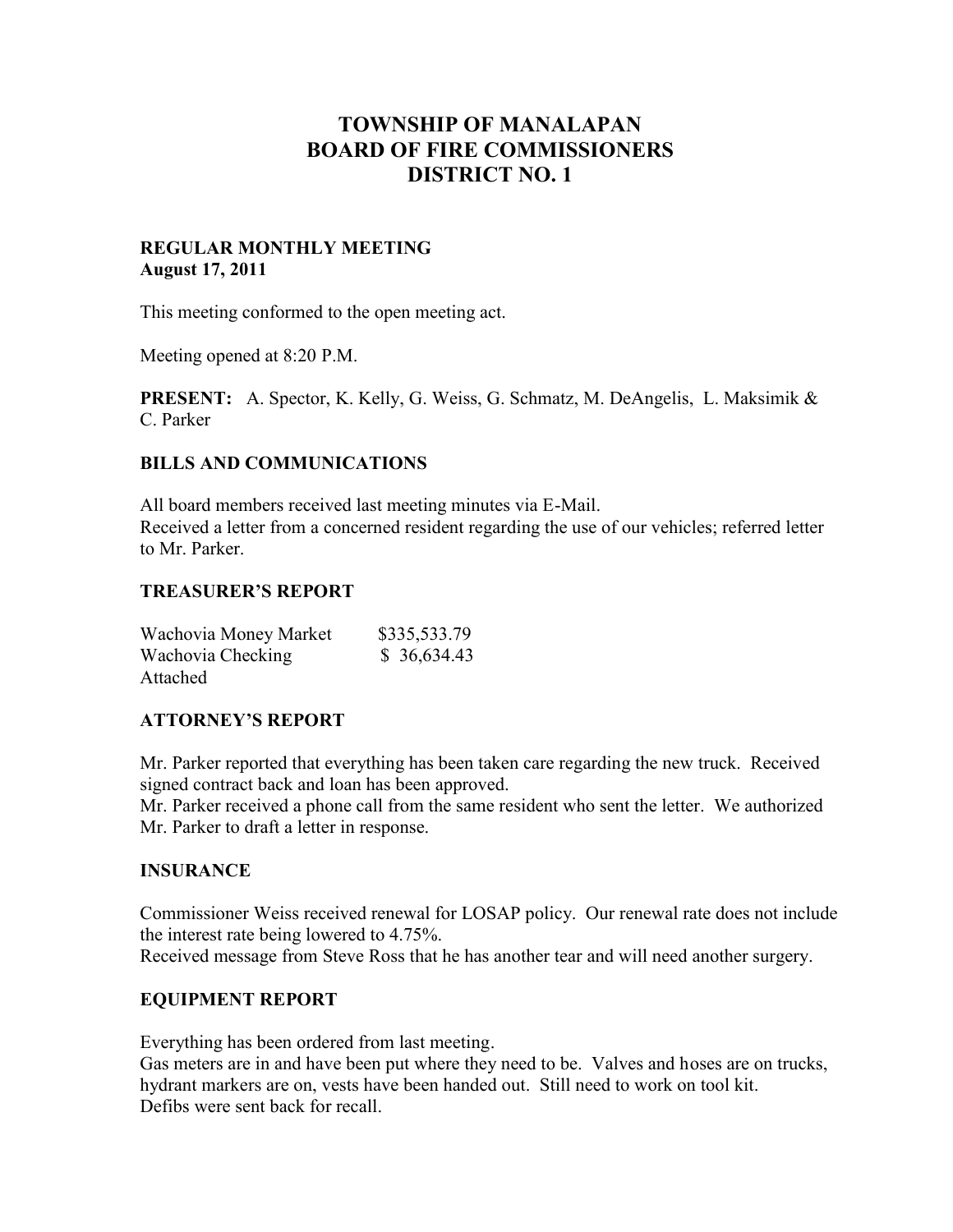# **RADIO REPORT**

Waiting for portables to come in.

## **CHIEF'S REPORT**

No report.

# **TRUCK REPORT**

Commissioner Spector spoke with ERS regarding repairs needed on a few of the trucks. 26-1-90 – turbo is in, but supercharger is still on back order with no delivery date.

## **ASSOCIATION REPORT**

No report.

# **TRUSTEES' REPORT**

No report.

# **OLD BUSINESS**

See attached.

## **NEW BUSINESS**

Commissioner DeAngelis made a motion to pay all vouchers; this was seconded by Commissioner Kelly. All voted aye.

Commissioner Schmatz made a motion not to exceed \$1,000 to purchase more hydrant markers; this was seconded by Commissioner DeAngelis. All voted aye.

Commissioner Kelly made a motion agree with the last version of the Shared Services Agreement with Monmouth County and that Commissioner Spector can sign said Agreement; this was seconded by Commissioner DeAngelis. All voted aye.

Commissioner Kelly made a motion not to exceed \$3,500 to go to Wildwood for the Fireman's Convention; this was seconded by Commissioner DeAngelis. All voted aye.

Commissioner Spector made a motion to change Tom Muh's hourly rate from \$40 to \$50 an hour; this was seconded by Commissioner Kelly. All voted aye.